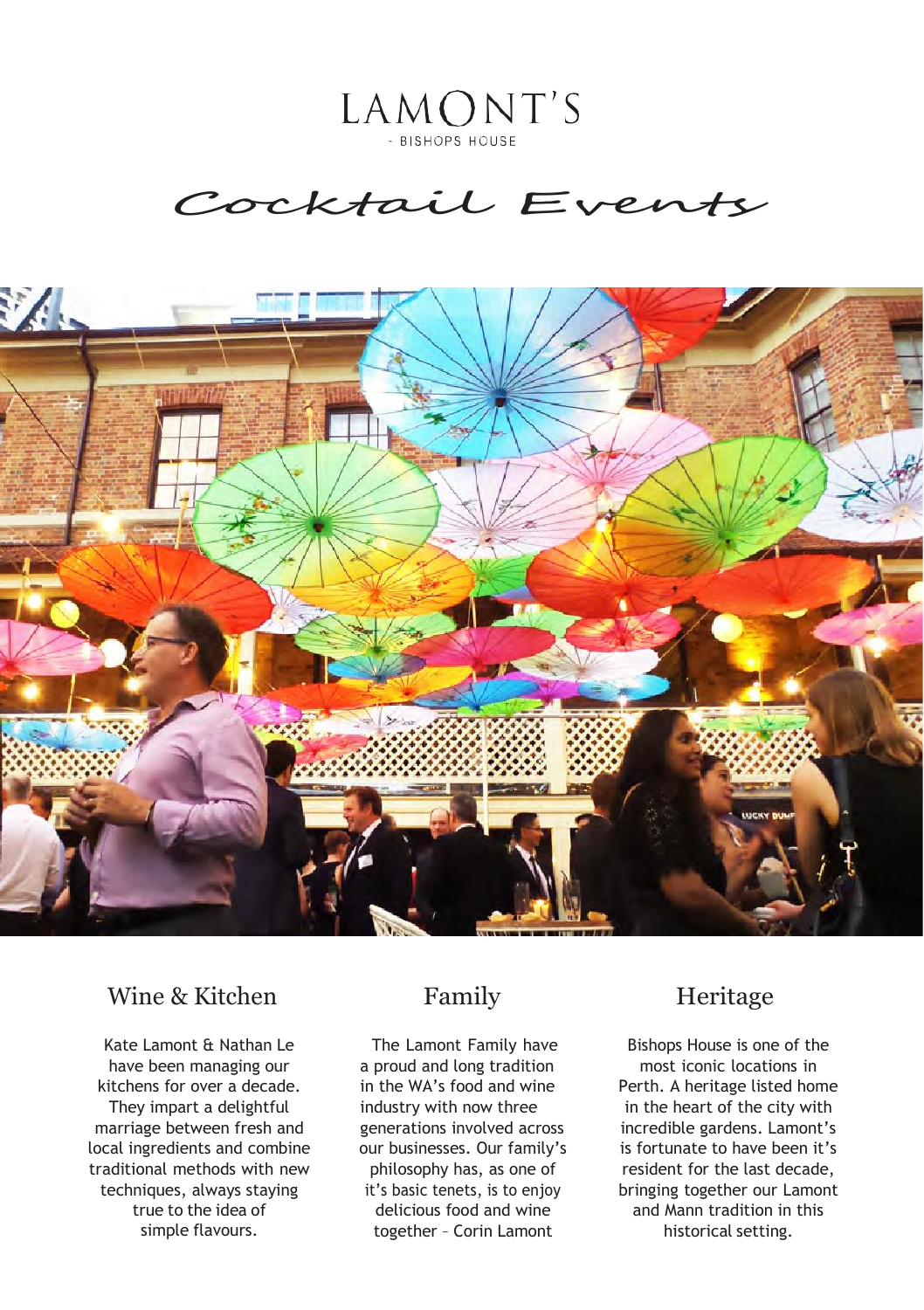# Extraordinary events delivered.

We can cater for an intimate gathering of 20 or for a spectacular soiree for 200. Our private rooms and sweeping verandah can provide the perfect area to host your personalized wedding or corporate event.

At Lamont's we pride ourselves on being able to offer a package that reflects your unique requirements. Our suggested packages can be tailor made to suit your needs and we have a large range of options available. Please contact us if you wish to view the restaurant or book a time to discuss the possibilities. Lamont's is renowned for its high quality, unique dining and its friendly and helpful staff, we hope you will be delighted with what Lamont's has to offer

> Matthew Schwind | Events Manager Lamont's Bishop's House 08 9226 1884 [bishops@lamonts.com.au](mailto:bishops@lamonts.com.au)



# Rose Garden

This brick paved area is bordered by manicured gardens, white Iceberg roses and climbing figs and can lend itself to starlit long table events, spectacular cocktail evenings and marquees, & has ample room for a dance floor and live music. Dusk with the surrounding high rises is quite spectacular.

## Lower Courtyard

Cocktail events for up to 300 can be hosted here with enough room for staging and audiovisual equipment. Marquees will also fit nicely on the paving and can accommodate up to 150 for a sit down dinner.

# Dining Room 1

In the heart of the restaurant and is accessed from the main level. Three French doors open up onto the balcony to provide sweeping views of the garden. This room and the balcony can also be used for cocktail events or dining, a popular option because of the view.

# Dining Room 2

Features a bay window accessing the balcony at one end and the original marble fireplace at the other. Dining events can be a single table for 20 guests or up to two tables for 30 guests. The surrounding balcony is used for pre-dinner service for canapés and cocktails.

|                        | <b>COCKTAIL</b><br><b>CAPACITY</b> | <b>DINING</b><br><b>CAPACITY</b> |
|------------------------|------------------------------------|----------------------------------|
|                        |                                    |                                  |
| <b>ROSE GARDEN</b>     | 120                                | 80                               |
| <b>LOWER COURTYARD</b> | 300                                | 140                              |
| <b>DINING ROOM 1</b>   | 30                                 | 16                               |
| DINING ROOM 2          | 50                                 | 30                               |
| <b>MAIN LEVEL</b>      | 70                                 | 50                               |
| PRIVATE DINING ROOM    |                                    | 24                               |
| <b>BOARDROOM</b>       |                                    | 12                               |

## Board Room

A private and secluded room situated upstairs and is appropriate for up to 12 guests on a boardroom table. Corporate clients or weddings will often congregate on the balcony for a pre-dinner drink before moving upstairs for dinner.

# Private Dining Room

This long room best suits a boardroom style table for 20 though it can be modified for presentations and seat up to 24. The adjoining sitting room is for drinks on arrival before dining.

# Main Level

The partition dividing dining room 1 & 2 can be opened to create a larger space for exclusive use of the whole main floor and balcony. Seated dining for up to 50, cocktail events for 70, or theatrette style presentations are possible, and privacy from other diners can also be provided.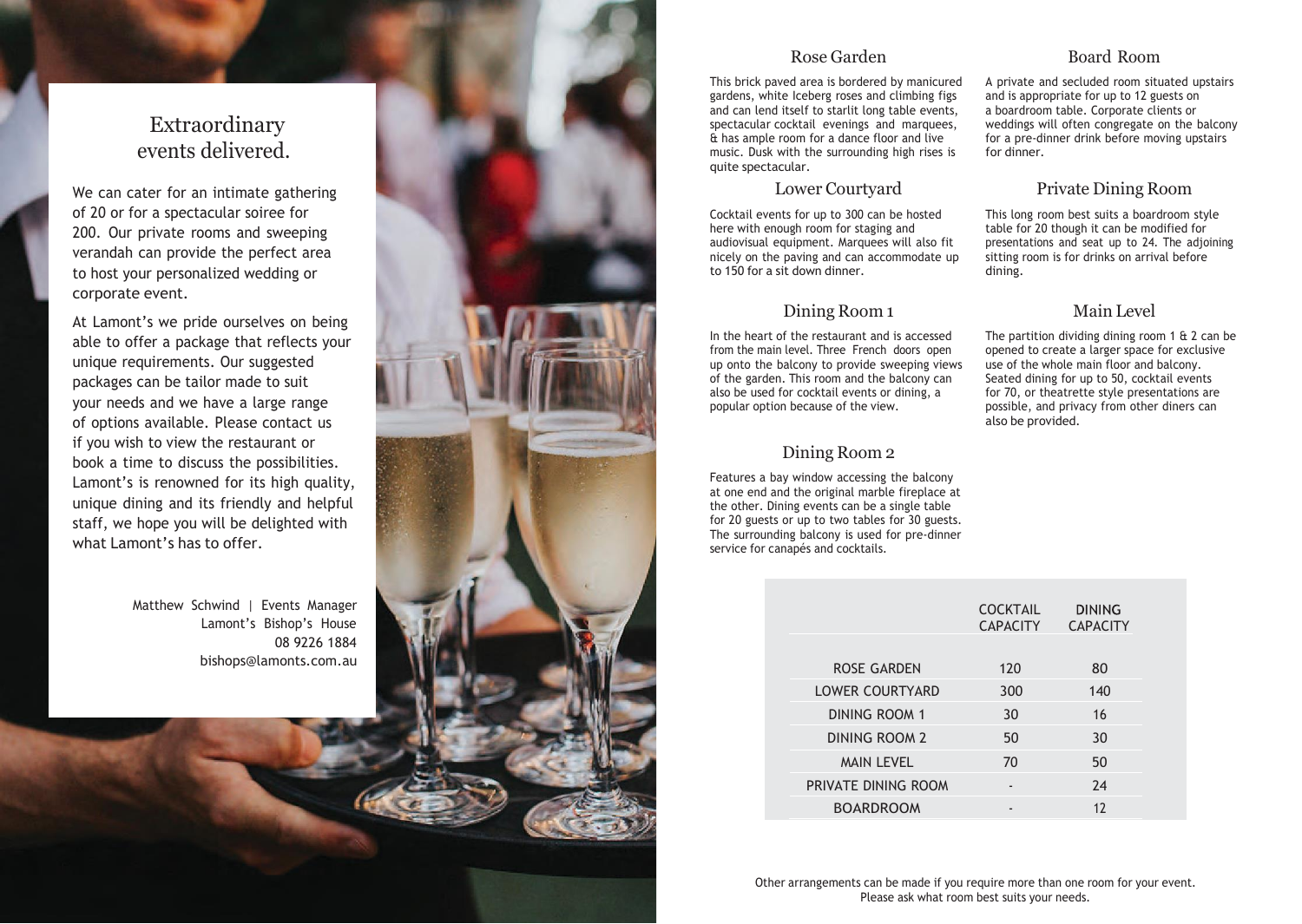# Cocktail Packages

### PACKAGE 1

*\$ 38 per person/per hour (incl GST) Chef's selection of six seasonal canapés* Il Fiori Prosecco Lange Estate Sauvignon Blanc Picardy Cabernet Merlot Same beers, etc Corona James Boag Premium Light Juice and soft drinks

### PACKAGE<sub>2</sub>

*\$ 44 per person/per hour (incl GST) Choice of six canapés from the lists provided Dessert canapés can be arranged on request* Veuve Tailhan Blanc de Blancs Brut NV Pikorua Sauvignon Blanc Devil's Lair Chardonnay Pepik Pinot Noir Picardy Cabernet Merlot Peroni Nastro, 150 Lashes Pale Ale, Little Creatures Rogers James Boag Premium Light Juice and soft drinks

### PACKAGE 3

*\$ 49 per person/per hour (incl GST) Choice of eight canapés from the list provided. Choice of two small plates for functions over three hours Dessert canapés can be arranged on request* Howards Vineyard Pinot Chardonnay Sparkling NV Lamont's Semillon Sauvignon Blanc Devils Lair Chardonnay Hentley Farm Shiraz & Jilyara Cabernet Peroni Nastro, Eagle Bay Kolsch, Little Creatures Rogers Juice and soft drinks Piccolo Latte

COCKTAIL WEDDING PACKAGE 1 *\$ 190 per person for 6 hours (incl GST) Choice of eight canapés from the list Choice of eight canapés from the list provided Choice of three small plates or substantial items* Howards Vineyard Pinot Chardonnay Sparkling NV Pikorua Sauvignon Blanc Devil's Lair Chardonnay Lamont's Bunyip Rose Josef Chromy Pinot Noir Jilyara Cabernet 150 Lashes Pale Ale & Peroni Nastro Eagle Bay Kolsch & Little Creatures Rogers Juice and soft drinks, Piccolo Latte

#### COCKTAIL WEDDING PACKAGE 2

*\$ 219 per person for 6 hours (incl GST) Choice of eight canapés from the list provided Choice of three small plates or substantial items Selection of Dessert canapés included* Welcome cocktail on arrival Pommery Brut Royal Champagne Lamont's Sauvignon Blanc Semillon Picardy Chardonnay Château La Gordonne Tete de Cuvée Rose Hentley Farm Shiraz, Lamont's Cabernet Asahi & Peroni Nastro Eagle Bay Kolsch & Little Creatures Rogers Juice and soft drinks, Piccolo Latte

All Cocktail Wedding Packages are for a 6 hour period, extended hours can be arranged with prior approval.

Additional beverage packages are available on request.

You may want to consider an 'old school' cocktail on arrival for your guests as well. Additional charges may apply.

**Alcohol selection subject to change at management's descretion & offered as recommendations.**





# Suggested Canapes Selection

### CANAPE SELECTION

(Check chosen package and choose canapés from this list)

### Skewers

Salmon poke with finger lime | Quail egg with Japanese seasoning | Smoked mussel with roast capsicum | Hawaiian chicken w pineapple | Octopus and chorizo | Roast pork, lime and chilli

### Mini sliders

Banh mi, pickle daikon | Karaage chicken with kewpie mayo | Angus Beef with cheese and pickle | Miso braised shitake mushroom

### Bao buns

Roast pork and hoi sin | Peking duck and cucumber | Butter chicken | Prawn with sriracha cocktail sauce | Teriyaki mushroom

### Miniature Tarts & Pastries

Mascarpone and asparagus | Gorgonzola and caramelised onion | Prosciutto and cherry tomato | Pumpkin and feta | Pork and fennel sausage roll | Venison sausage rolls

### **Croquettes**

Ham and pea | Pumpkin and maple syrup | Potato and leek | Snapper and chive | Corned beef and mustard

### Battered and fried

Tempura whiting | Indian ale fried barramundi | Chickpea and broccoli fritters | Goats cheese and truffle beignet | Cauliflower and cumin

### Rolled

Vegetarian spring rolls | Duck spring rolls | Vietnamese summer roll | Angus beef and chili | Satay vegetables

### Lavosh

Nduja and radish | Pork rillette cumquat jam | Roast vegetable and balsamic | Brisket and horseradish | Baked fetta and lavender honey

### Sushi rice

Salmon gravalax avocado | Teriyaki chicken | Avocado and bbq sauce

### Arancini

Tuna and lemon | Bacon and GorgonzolaTomato sugo and basil pesto | Leek and gruyere | Veal bolognaise

### Jaffles

Brie and asparagus jaffleJamón and romescoRueben – pastrami and picklesConfit duck and quinceKimchi and mozzarella

### SUBSTANTIAL ITEMS

Sliders Wagyu cheese burgers Roast pork and apple slaw

Rice Mushroom risotto Paella, chorizo & saffron Paella, seafood & lemon

Chef's Specialty Substantials Bibimbap, Korean rice and kimchi Beef rendang with saffron rice Noodle with, chives and seared beef Spring roll with noodles salad Barramundi and chips Braised lamb and apricot filo parcel Truffle mash with braised beef Buttermilk quail with heritage coleslaw Lamb shoulder with fattoush Roast Angus with Yorkshire pudding

A selection of dessert canapés and handmade petit fours is also available on request and can be discussed in more detail.

We also offer supper for events that require something tasty at the end of the evening or the event. We are happy to offer some inspiration if required.

**NB: please note due to seasonal constraints and availability, we recommend the chef's selection. Our team may need to modify your choices, items of comparable quality and style will be replaced where possible**